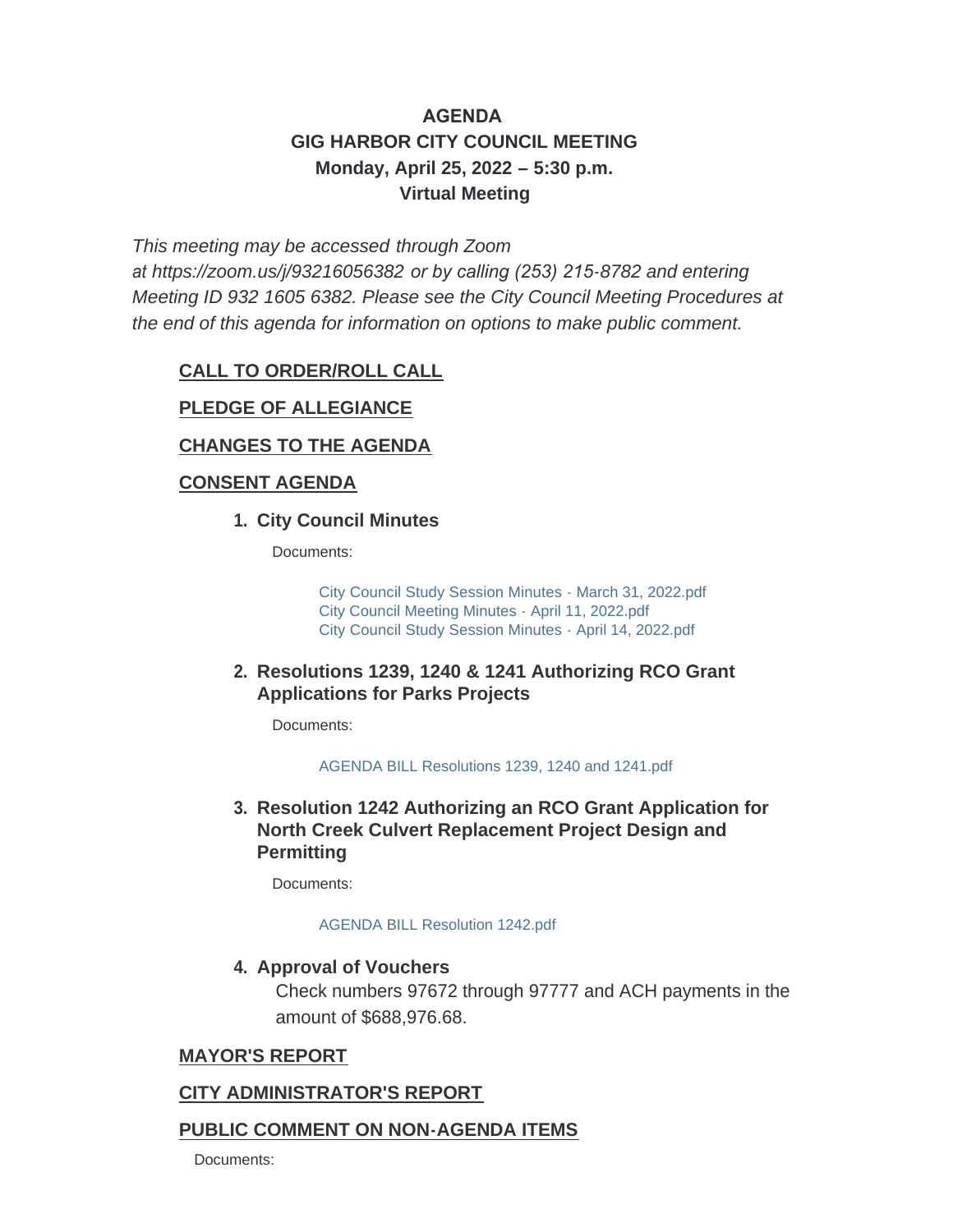### **OLD BUSINESS**

**Second Reading and Adoption of Ordinance 1486 Repealing 1. GHMC 2.51 Standing Committees**

*Suggested Motion: Move to approve Ordinance 1486*

- a) Report: City Clerk Josh Stecker
- b) Clarifying questions from Council
- c) Public comment
- d) Council deliberation and action

Documents:

#### [AGENDA BILL Ordinance 1486.pdf](http://www.cityofgigharbor.net/AgendaCenter/ViewFile/Item/929?fileID=1885)

### **NEW BUSINESS**

### **Resolution 1238 Revising Council Guidelines & Procedures 1.**

*Suggested Motion: Move to approve Resolution 1238*

- a) Report: City Clerk Josh Stecker
- b) Clarifying questions from Council
- c) Public comment
- d) Council deliberation and action

Documents:

#### [AGENDA BILL Resolution 1238.pdf](http://www.cityofgigharbor.net/AgendaCenter/ViewFile/Item/930?fileID=1886)

## **Prentice Avenue/Fennimore Street Half-Width Roadway 2. Improvements Final Design – Professional Services Contract**

*Suggested Motion: Approve and authorize the Mayor to execute a Professional Services Contract with Parametrix, Inc. in an amount not to exceed \$404,971.00.*

- a) Report: Public Works Director Jeff Langhelm
- b) Clarifying questions from Council
- c) Public comment
- d) Council deliberation and action

Documents:

[AGENDA BILL Prentice Avenue Fennimore Street Half-Width Roadway](http://www.cityofgigharbor.net/AgendaCenter/ViewFile/Item/931?fileID=1887)  Improvements Final Design.pdf

### **STAFF REPORT**

Documents: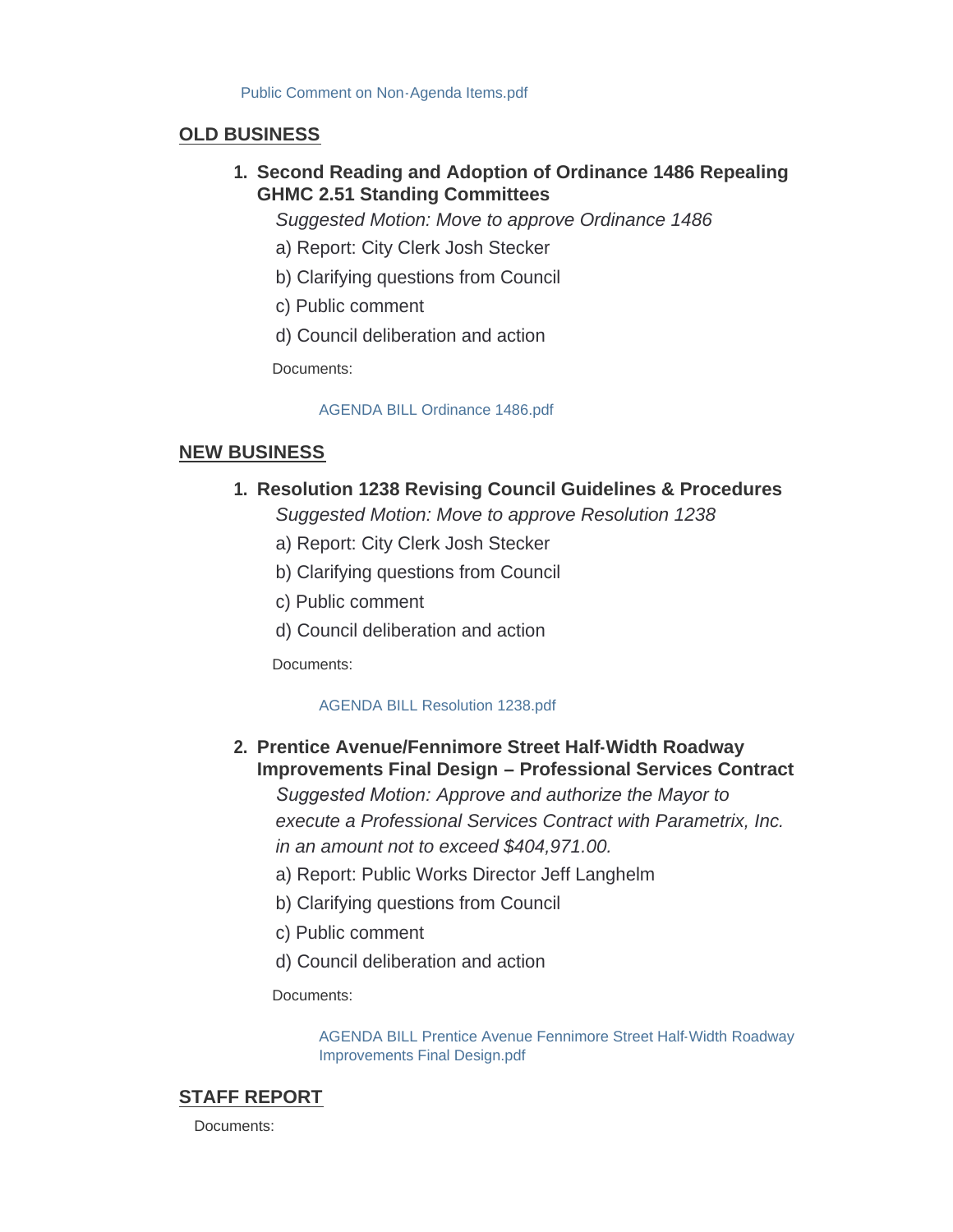## **COUNCIL REPORTS / COMMENTS**

### **ANNOUNCEMENT OF UPCOMING MEETINGS**

Documents:

[City Meetings Schedule.pdf](http://www.cityofgigharbor.net/AgendaCenter/ViewFile/Item/932?fileID=1888) [City of Gig Harbor Two-Year Strategic Plan 2022-2023.pdf](http://www.cityofgigharbor.net/AgendaCenter/ViewFile/Item/932?fileID=1889)

### **ADJOURN**

# **PUBLIC COMMENT & DECORUM**

The City Council desires to allow a maximum opportunity for public comment. However, the business of the City must proceed in an orderly, timely manner. The purpose of a Council meeting is to conduct the City's business; it is not a public forum.

Speakers will be allotted 3 minutes per individual, unless revised by the Mayor.

Public comment may be made remotely via Zoom or by phone during designated portions of the meeting. To speak during the meeting, press the Raise Hand button near the bottom of your Zoom window or press \*9 on your phone. Please refrain from raising your hand until the Mayor has announced that she has opened the public comment portion of the meeting. Your name or the last three digits of your phone number will be called out when it is your turn to speak. When using your phone to call in, you may need to press \*6 to unmute yourself. All speakers will have up to three minutes to speak.

[Written comments may be s](mailto:cityclerk@gigharborwa.gov)ubmitted to the City Clerk at

cityclerk@gigharborwa.gov at least 4 hours in advance of the meeting start time. Written comments must include the words "FOR PUBLIC COMMENT" in the subject line of the email. Persons submitting written comments must include their name and address with their comments. All written comments will be included in the online packet for the meeting and will be forwarded to the Mayor and councilmembers for their review. Written comments will be read aloud during the meeting upon the request of the commenter, subject to the 3 minute time limit.

All remarks shall be addressed to the Council as a body and not to any specific councilmember. All speakers shall be courteous in their language and deportment and shall not engage in or discuss or comment on personalities or indulge in derogatory remarks or insinuations with regard to any councilmember, the Mayor, or any member of the staff or the public.

There will be no demonstrations during or at the conclusion of any public comment.